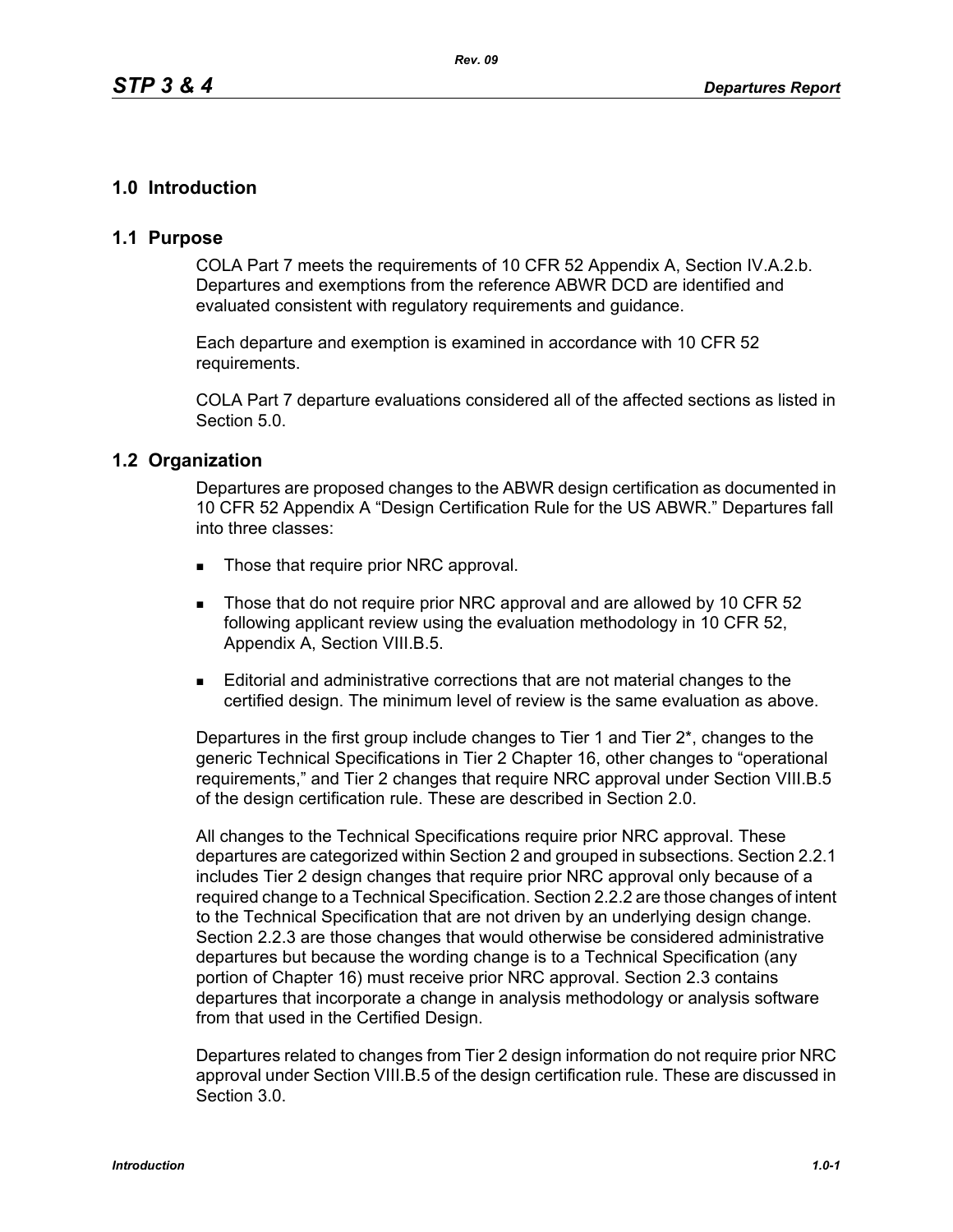Changes from the DCD text that involve no material change in the technical intent or content of the certified design are generic administrative departures. These are listed in Section 4.0 in the table format and include the correction of internal references, consistency in nomenclature, and resolution of obvious technical misstatements such as wrong units.

Departures and exemptions can affect one or more sections of the COLA. Sectional changes are linked to a primary section. The primary section assigned is the highest in the change hierarchy, i.e. Tier 1 before T2\* before Tier 2. Each departure is assigned a primary section, and all secondary sections follow. A cross-tabulation of affected sections against the primary section is also provided.

Departures are also designated as either standard (prefixed as STD), applying to STP 3 & 4 and all subsequent applications that reference the ABWR, or site-specific, applying only to this STP 3 & 4 COLA (prefixed STP).

A separate table is provided in Section 5.0 for those drawings and figures transmitted in FSAR Chapter 21 that are changed as a result of a departure. These are organized both by departure vs. drawing and drawing vs. departure for reviewer convenience.

## **1.3 Report Format**

Section 2.0 is a compilation of those reports for departures that require prior NRC approval. Each report includes a description of the conceptual change that explains the reasoning for the change. The description explains both the primary affected section and all secondary affected sections. Each description includes the regulatory justification base(s) under which the Commission may grant the departure. A summary of the safety evaluation performed prior to application submittal is also provided as well as any references to, for example, submitted license topical reports or post-certification rulemaking actions.

Section 3.0 is the compilation of those reports for which prior NRC approval is not required per 10 CFR 52. These contain a description of the change and a summary of the written evaluation of the changes under Section X.A.3 of the design certification rule. These summary reports are similar in format and level of detail as reports submitted by operating reactors as required by 10 CFR 50.59. The written evaluations are performed per procedure and the final written evaluations are documented in the design record files and are retained for the life of the plant*.*

Section 4.0 is a tabulation of the administrative departures identified in developing the STP 3 & 4 COLA. These have been screened using the "50.59-like" process and do not require NRC approval under Section VIII.B.5 of the design certification rule because they do not impact:

- **Any design function.**
- **Method of performing or controlling a design function.**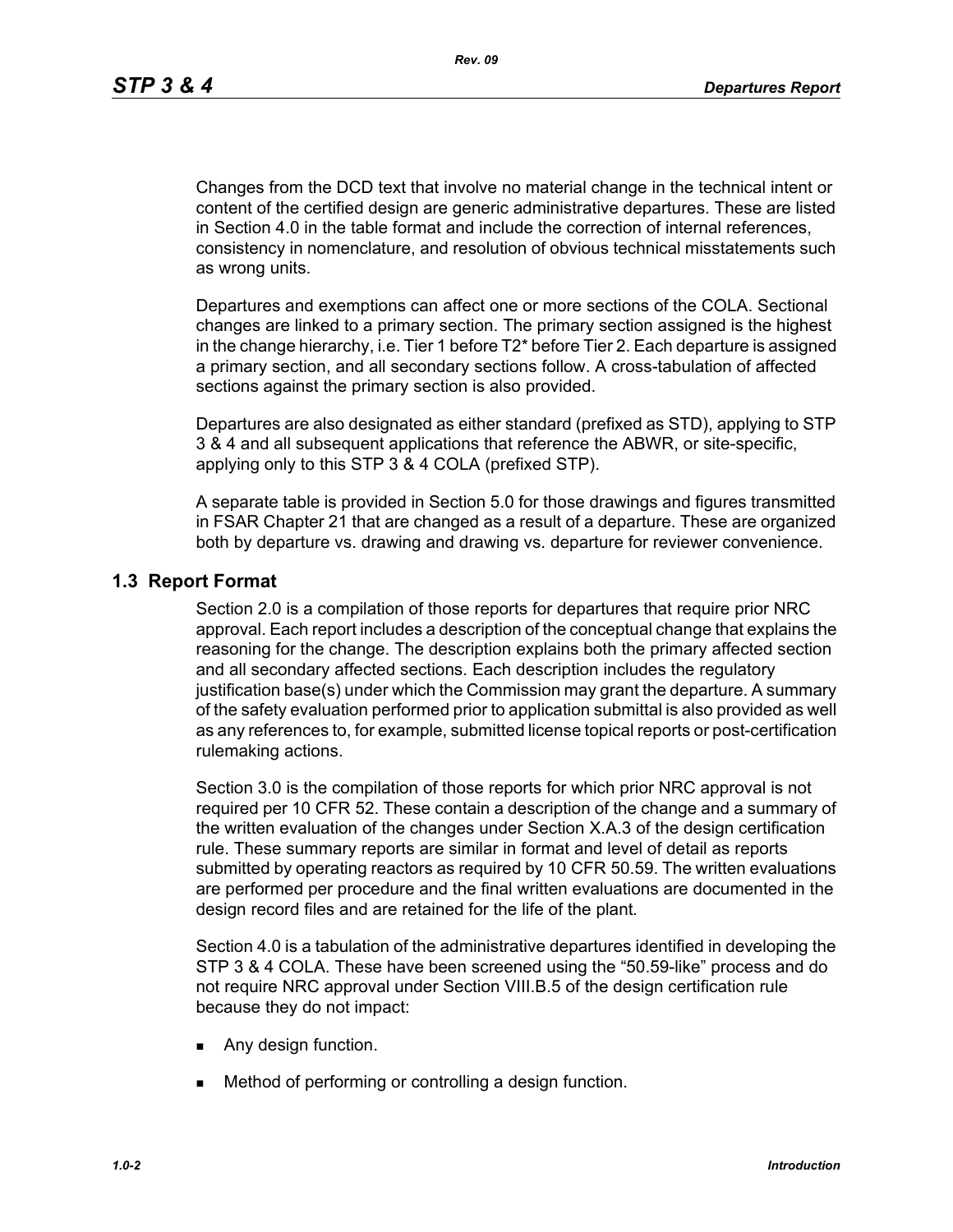An evaluation for demonstrating that the intended design function will be accomplished.

Section 5.0 collects and summarizes information in the form of tables contained in Sections 2.0, 3.0 and 4.0.

## **1.4 Departure Designations**

Each departure is assigned a unique identifier (see below) and every changed section lists one or more departures using that identifier in the text. Rather than repeat a description of a departure within the text of the COLA in every occurrence of that departure, changed sections are grouped around a common concept and reported once.

The first three letters differentiate between standard departures ("STD") and sitespecific departures ("STP") followed by "DEP" standing for "departure." Tier 1 departures have "T1" following the first six letters. The departures are then numbered within the primary chapter and top-level section so that a generic Tier 1 departure in Tier 1 Section 2.4.4 could have as an identifier:

#### STD DEP T1 2.4-1

The Tier 2 departure is numbered with STD followed by DEP and then Tier 2 section with an identifier:

STD DEP 5.4-1

A site-specific departure in Tier 1, Chapter 5, "Site Parameters," might be numbered:

#### STP DEP T1 5.0-1

The departure identifier for all administrative departures will be un-numbered and appear:

### STD DEP Admin

Departures within a common FSAR chapter and section (the "X.Y" level) are identified based on the chronological order of development and are listed in no particular sequence. That is, STD DEP T1 2.4-2 is neither more nor less significant than STD DEP T1 2.4-3.

The departure identifier for departures that change the NSSS Vendor from GE to Toshiba, NSSS Vendor or Other are designated as:

STD DEP Vendor